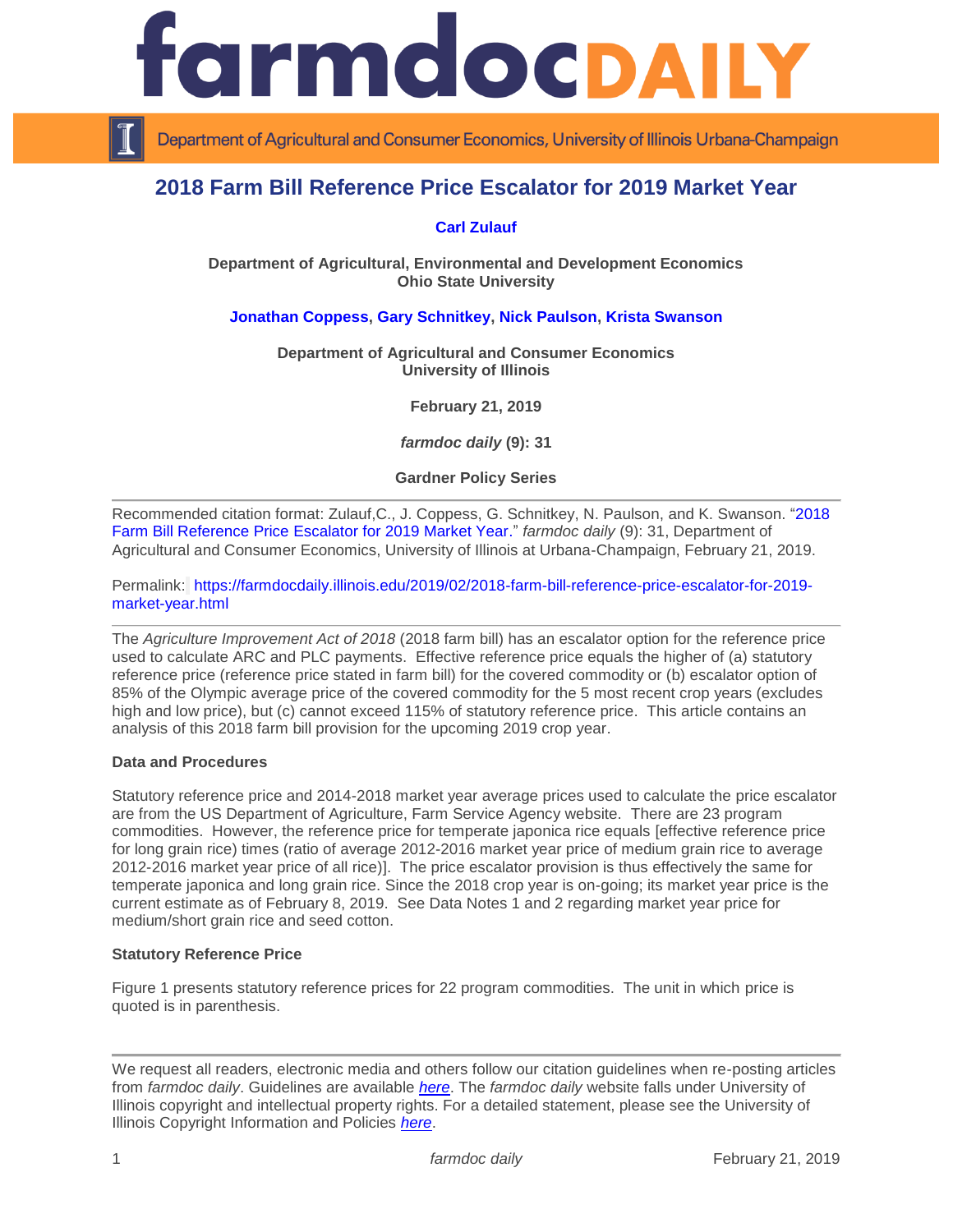

### **Reference Price Escalator**

The reference price escalator is calculated for the 2019 market year using the farm bill formula and market year prices for 2014 to 2018. Figure 2 presents the reference price escalator as a ratio to the statutory reference price. The ratio ranges from 68% for peanuts to 165% for sesame seed. A ratio above 100% implies the program commodity is currently expected to have an effective reference price that is greater than the statutory reference price for the 2019 market year. A ratio less than 100% implies the program commodity is currently expected to have the statutory reference price. Effective reference price can change each year since the calculation window changes. For example, the window for the 2020 market year will be the 2015-2019 market years.



## **Higher Effective Reference Prices**

Based on currently available information the effective reference price is expected to exceed the statutory reference price for crambe, large and small chickpeas, lentils, mustard seed, rapeseed, and sesame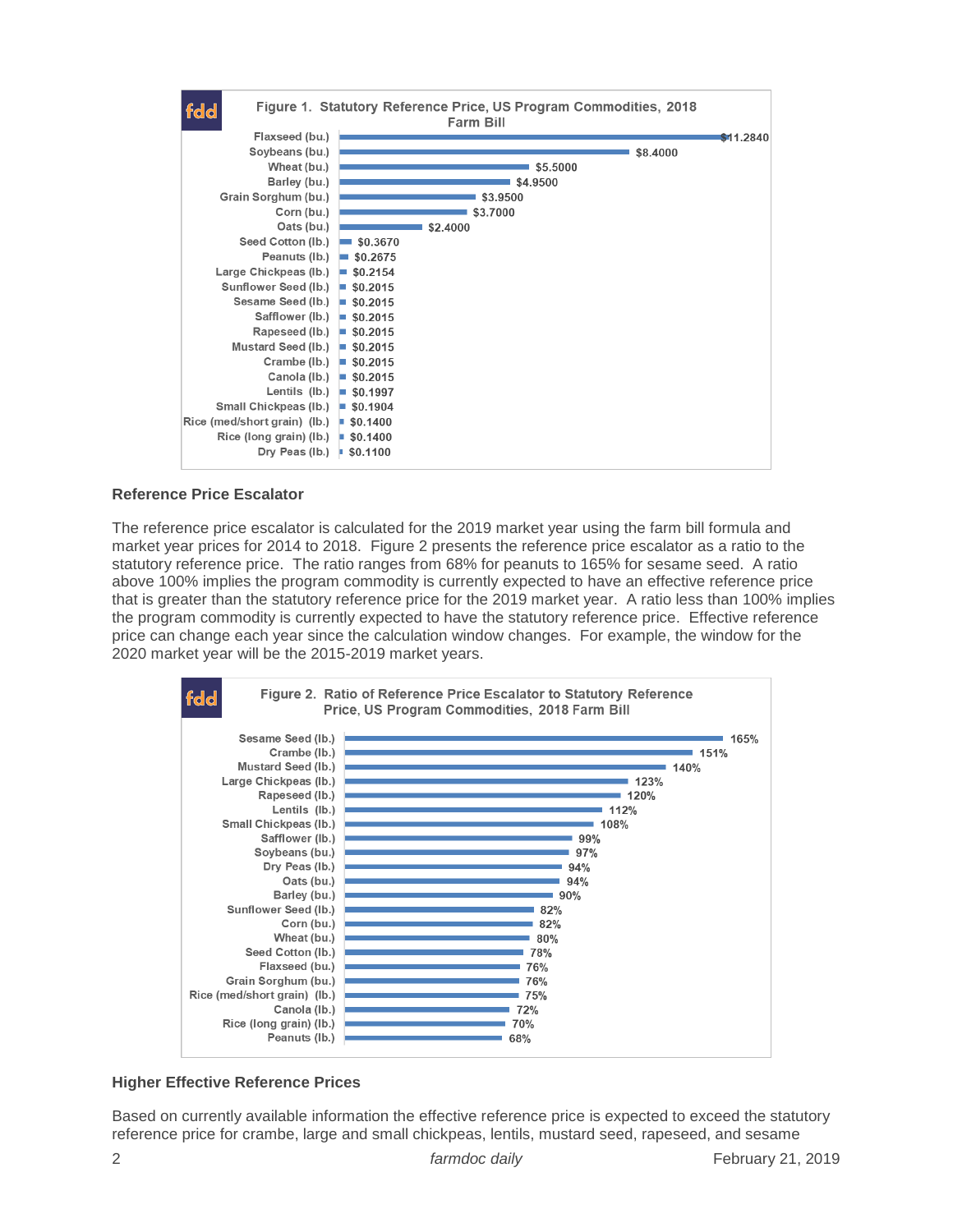seed. The increase is capped at 115% for all but 2 of these program commodities (lentils and small chickpeas). This cap is reflected in Figure 3. Also presented in Figure 3 is the current estimate of 2018 market year price. Making the simple assumption that 2019 market year price will be 2018 market year price, the reference price escalator will result in higher PLC (Price Loss Coverage) payments for lentils, rapeseed, and large and small chickpeas but not for crambe, mustard seed, and sesame seed. Payments are not expected for the latter since expected market year price exceeds their effective reference price.



## **Summary Observations**

- Based on current information, crambe, large and small chickpeas, lentils, mustard seed, rapeseed, and sesame seed are likely to have higher reference prices for the 2019 market year due to the reference price escalator provision in the 2018 farm bill.
- However, it currently appears likely crambe, mustard seed, and sesame seed will not receive PLC payments as market year price is likely to exceed even their higher effective reference price.
- Thus, the 2018 farm bill reference price escalator does not fully address the payment difference that arises among the minor oilseeds from using a single reference price for them despite widely different market prices (see [May 31, 2018](https://farmdocdaily.illinois.edu/2018/05/a-policy-of-first-among-equals-other-oilseed.html) *farmdoc daily* article for discussion of this issue).

## **Data Notes**

- 1. Medium/short grain excludes temperate japonica rice.
- 2. Seed cotton price is a weighted average of upland cotton and cottonseed prices. The 2018 market year for upland cotton and cottonseed are, respectively, August 1, 2018 to July 31, 2019 and August 1, 2018 to February 28, 2019.

#### **References and Data Sources**

US Congress. 115th Congress. December 2018. *Agriculture Improvement Act of 2018*. <https://www.agriculture.senate.gov/imo/media/doc/CRPT-115hrpt1072.pdf>

US Department of Agriculture, Farm Service Agency. February 15, 2019. "ARC/PLC Program Data – Program Year 2018 Data." [https://www.fsa.usda.gov/programs-and-services/arcplc\\_program/arcplc](https://www.fsa.usda.gov/programs-and-services/arcplc_program/arcplc-program-data/index)[program-data/index](https://www.fsa.usda.gov/programs-and-services/arcplc_program/arcplc-program-data/index)